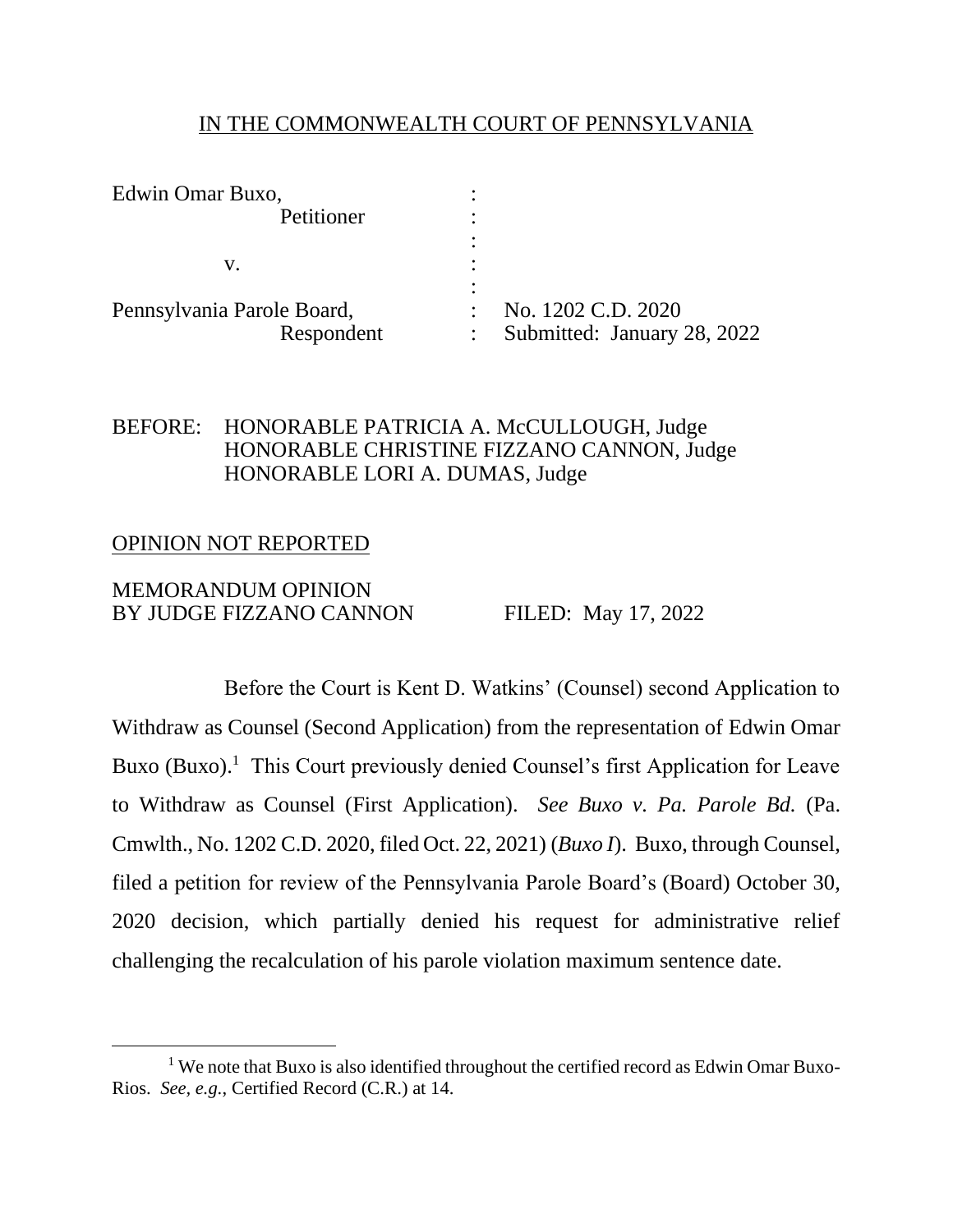This Court previously described the facts leading up to Counsel's First Application as follows:

> In 2012, Buxo pleaded guilty to the offense of carrying a firearm without a license and[, later that year, he] submitted [] "revocation" [of probation] plea[s] to the offense of aggravated assault with a deadly weapon and a drug-related offense. [Certified Record (C.R.) at 1.] Buxo received an aggregate sentence of four to nine years' imprisonment[, with a controlling maximum date of September 28, 2020]. [*Id.* at 1-2.] In 2017, the Board paroled Buxo to a specialized community corrections center with violence prevention programming. [*Id.* at 4- 8. 2 ]

> Later that same year, [on December 3, 2017,] the Board issued a warrant to commit and detain Buxo . . . [due to his arrest on the same date by the Pennsylvania State Police in Montgomery County on] various drug-related charges after he admitted during a traffic stop to having drugs in his possession. *See* [C.R. at 13-20. Also on December 3, 2017, secured bail was set at \$10,000, which was changed to \$10,000 unsecured bail on December 13, 2017. Buxo posted bail the following day. *Id.* at 63, 111.<sup>3</sup> By Board order recorded April 24, 2018, Buxo was detained pending the disposition of the new criminal charges. *Id.* at 26. Buxo pled guilty in the Montgomery County Court of Common Pleas to possession with intent to deliver a controlled substance on March 23, 2018, and the remaining charges were nolle prossed. *Id.* at 27, 42- 43, 64. Buxo was remanded to a state correctional institution without bail pending his sentencing. *Id.* at 42- 43. Based on the new criminal conviction the Board scheduled a parole revocation hearing. *Id.* at 27.] Buxo [thereafter] elected to waive the right to a parole

 $2$  Buxo was actually paroled to the community corrections center on March 13, 2017. C.R. at 8.

<sup>&</sup>lt;sup>3</sup> It appears Buxo was returned to a state correctional institution on December 28, 2017, and remained incarcerated up through his sentencing. *See* C.R. at 52, 79.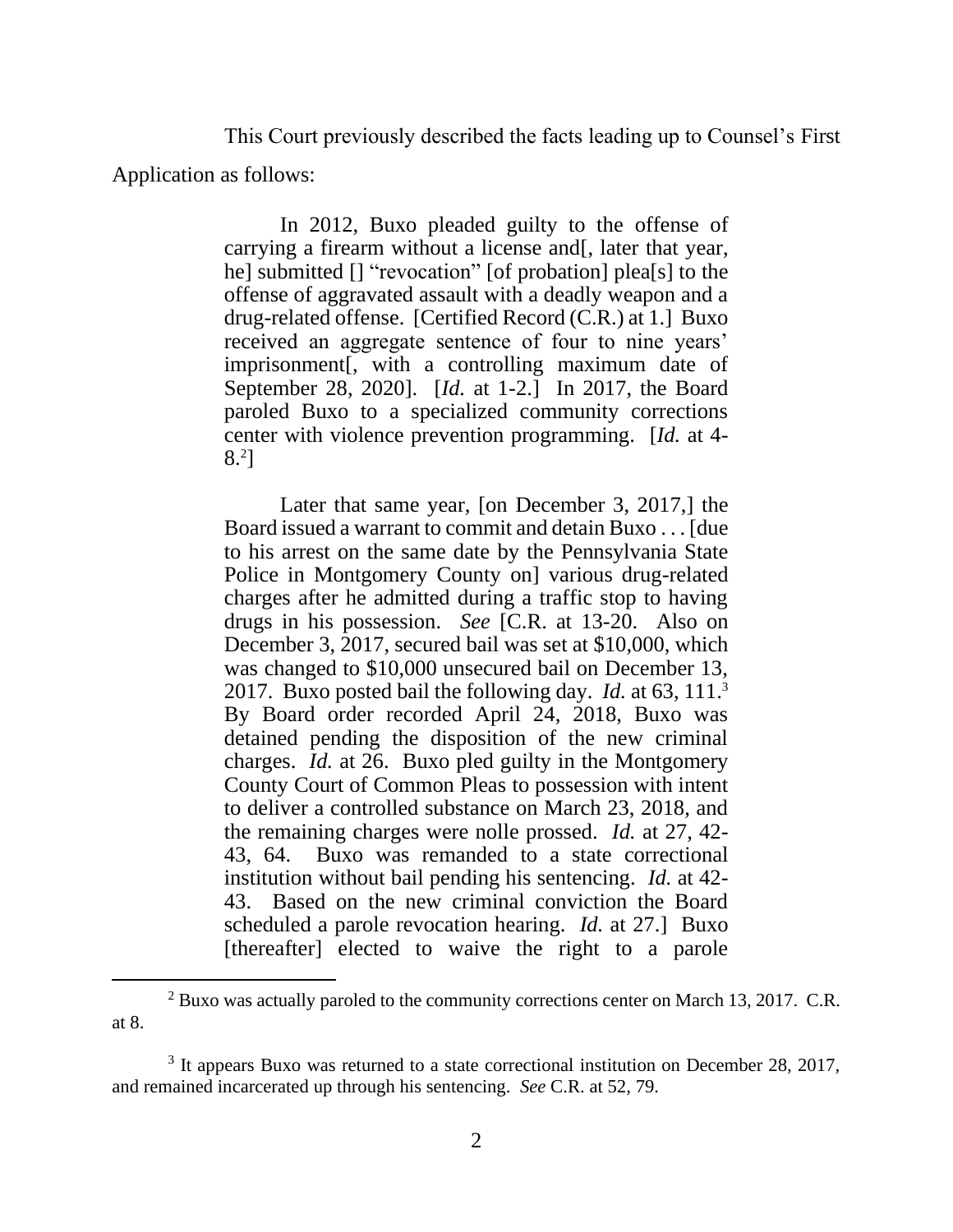revocation hearing and to assistance of counsel at the hearing, and admitted to his new criminal conviction. *See* [*id.* at 28-30, 54.]

In [May of] 2018, the Board revoked Buxo's parole and recommitted him to a state correctional institution as a convicted parole violator to serve 24 months' backtime, pending sentencing on the [new] criminal charge[, in August 2018]. [C.R. at 51, 57-58, 61.] The Board calculated a parole violation maximum date of April 3, 2021[, noting it was subject to change pending additional information]. *See* [*id.* at 57-58.] Buxo was subsequently sentenced [on June 13, 2019,] to 24 months of State Intermediate Punishment [(SIP)]. [4] *See* [*id.* at 64, 78.]

All participants in the SIP program will have an individualized treatment plan. Progress through the program is based on the assessed need and attainment of goals established for each individual. A person who fails in the program, due to misconduct or poor progress in treatment, will be subject to resentencing by the court under traditional sentencing guidelines.

*Buxo I*, slip op. at 3 n.3 (quoting *State Intermediate Punishment*, PA. DEP'T OF CORR., https://www.cor.pa.gov/Inmates/Pages/SIP.aspx (as visited on Oct. 21, 2021)). Notably, SIP is no longer available as a sentence; rather, SIP is now known as the State Drug Treatment Program, which is administered by DOC, effective February 17, 2020. *See* the Act of December 18, 2019, P.L. 776, No. 115 (Act 115 of 2019); *see also id.* (Feb. 5, 2020 Memorandum of Acting Chief Counsel of DOC). However, at the time of Buxo's sentencing on July 13, 2019, SIP remained a statutorily authorized sentencing alternative. *See* former Section 9721(a)(7) of the Sentencing Code, *formerly* 42 Pa.C.S. § 9721(a)(7) (repealed).

<sup>4</sup> We explained in *Buxo I* that "State Intermediate Punishment (SIP) is designed for individuals convicted of drug-related offenses" and consists of the following:

Under SIP, the inmate will serve a flat sentence of 24 months, at least [7] of which will be served in [ ]prison, ([4] of them in a therapeutic community), a minimum of [2] months in a communitybased therapeutic community and a minimum of [6] months in outpatient treatment. The balance of the 24 months consists of supervised reintegration into the community, which involves [Department of Corrections (]DOC[)] staff monitoring their progress in the community and some additional services or treatment, based upon their individual needs and progress.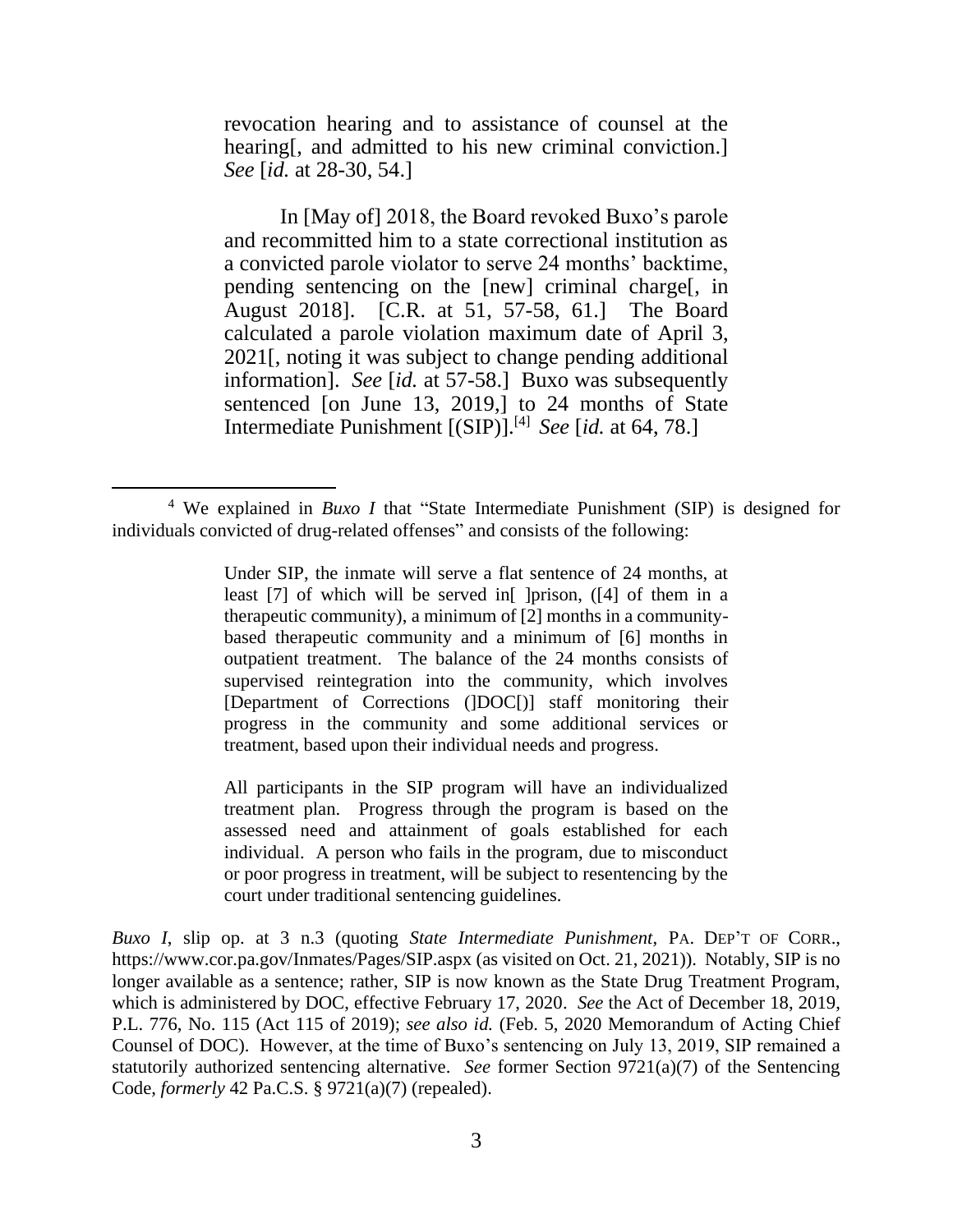By decision [mailed on June 5, 2020,] the Board recommitted Buxo as a convicted parole violator to serve 24 months' backtime, noting a recomputed parole violation maximum date of June 21, 2021. [C.R. at 82- 83.] The Board refrained from awarding Buxo credit for time spent at liberty on parole, due to Buxo's unresolved drug and/or alcohol issues. *Id.*[ at 82.] By separate order [] dated May 26, 2020, the Board granted Buxo 556 days of backtime credit[ for the periods of December 3, 2017, through March 23, 2018, and March 24, 2018, through June 13, 2019]. [*Id.* at 80.]

On June 9, 2020, the Board received a letter from Buxo challenging the Board's recalculation of his parole violation maximum date as set forth in its [June 5], 2020 decision and asserting that he was entitled to two years, four months[,] and three days [of] backtime credit. [C.R. at 84-85, 111.] Buxo also requested legal representation in the matter. [*Id.* at 85.] Counsel entered an appearance by means of a letter received by the Board on June 25, 2020. *See* [*id.* at 104.]

By decision mailed October 30, 2020, the Board responded to Buxo's request for administrative review,<sup>[5]</sup> reversed its [June 5], 2020 decision, in part, and granted Buxo one additional day of backtime credit for March 23, 2018, thereby modifying Buxo's parole violation maximum date to June 20, 2021.<sup>[6]</sup> [C.R. at 108-11.]

On November 24, 2020, Buxo, through counsel, petitioned this Court for review of the Board's October 30, 2020 decision, asserting that the Board failed to give him credit for all time served exclusively to its warrant. [Pet. for Rev.] at 1-2, ¶¶ 4-5. Buxo also filed an application for leave to proceed *in forma pauperis* pursuant to

<sup>&</sup>lt;sup>5</sup> In its decision, the Board stated that it would not consider Buxo's letters received on June 18, 2020, and August 25, 2020, because they were second or subsequent requests for relief under the Board's regulations. C.R. at 111 (citing 37 Pa. Code § 73.1).

 $6$  In so doing, the Board explained that Buxo was entitled to all presentence credit, and thus 557 days instead of only 556 days, because he was sentenced to SIP. C.R. at 111.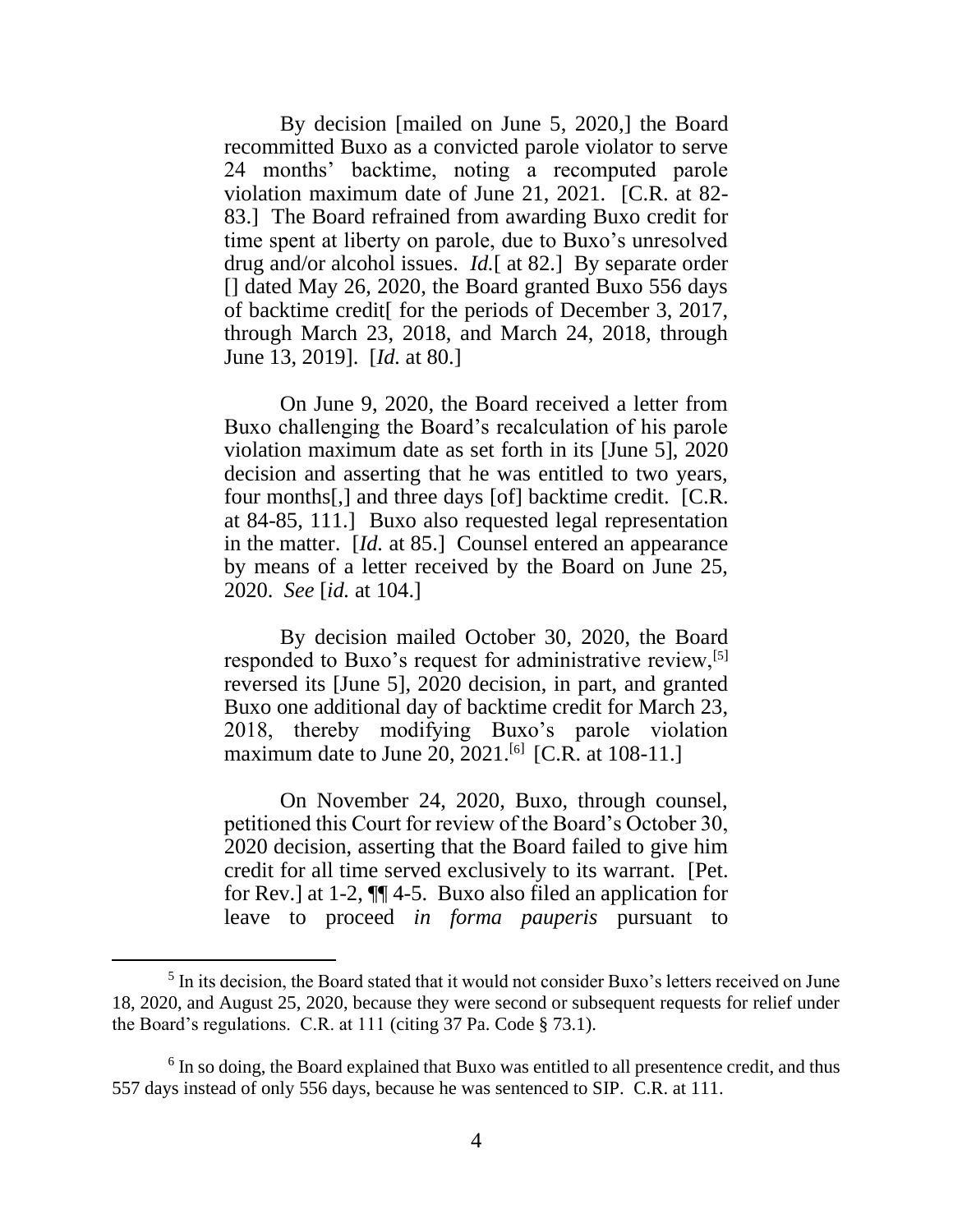Pennsylvania Rule of Appellate Procedure 553,[ Pa.R.A.P. 553,] which the Court granted [by order dated December 2, 2020].

On January 13, 2021, Counsel submitted an application to withdraw from representation of Buxo, asserting that his review of the certified record revealed that Buxo's appeal is frivolous and lacks merit. [Appl.] to Withdraw as Counsel, 1/13/[20]21 at [3], ¶¶ 5-7 (citing *Commonwealth v. Turner*, 544 A.2d 927 (Pa. 1988)). Counsel also submitted a "no-merit" letter, asserting that the Board's denial of credit for time spent by Buxo at liberty on parole on the basis of Buxo's unresolved drug and/or alcohol issues was sufficiently specific. "No-Merit" Letter[, 1/13/2021] at 5-6 . . . (citing *Smoak v. Talaber*, 193 A.3d 1160, 1165 (Pa. Cmwlth. 2018)). Thus, Counsel concluded on the basis of his "exhaustive examination of the certified record, and research of applicable case law," that Buxo's appeal from the revocation of his parole lacked merit. *Id.* at 6. Counsel noted that he sent Buxo a copy of the "no-merit" letter in order to advise him of his right to obtain substitute counsel or to proceed *pro se*. *Id.* at 6-7.

On January 15, 2021, this Court issued an order stating that it would consider Counsel's petition for leave to withdraw as counsel along with the merits of Buxo's petition for review. This Court directed that Buxo could, within 30 days after service of the order on him, either obtain substitute counsel at his own expense or file a brief on his own behalf. [] No substitute counsel has entered an appearance, and Buxo has not filed a brief on his own behalf.

*Buxo I*, slip op. at 1-6 (some footnotes and citations omitted).

Ultimately, this Court determined that Counsel's First Application failed to address in his "no-merit" letter the sole issue raised in the petition for review filed by Counsel on behalf of Buxo. *See Buxo I*, slip op. at 7. We therefore directed Counsel to file either an amended "no-merit" letter or a brief on the merits of Buxo's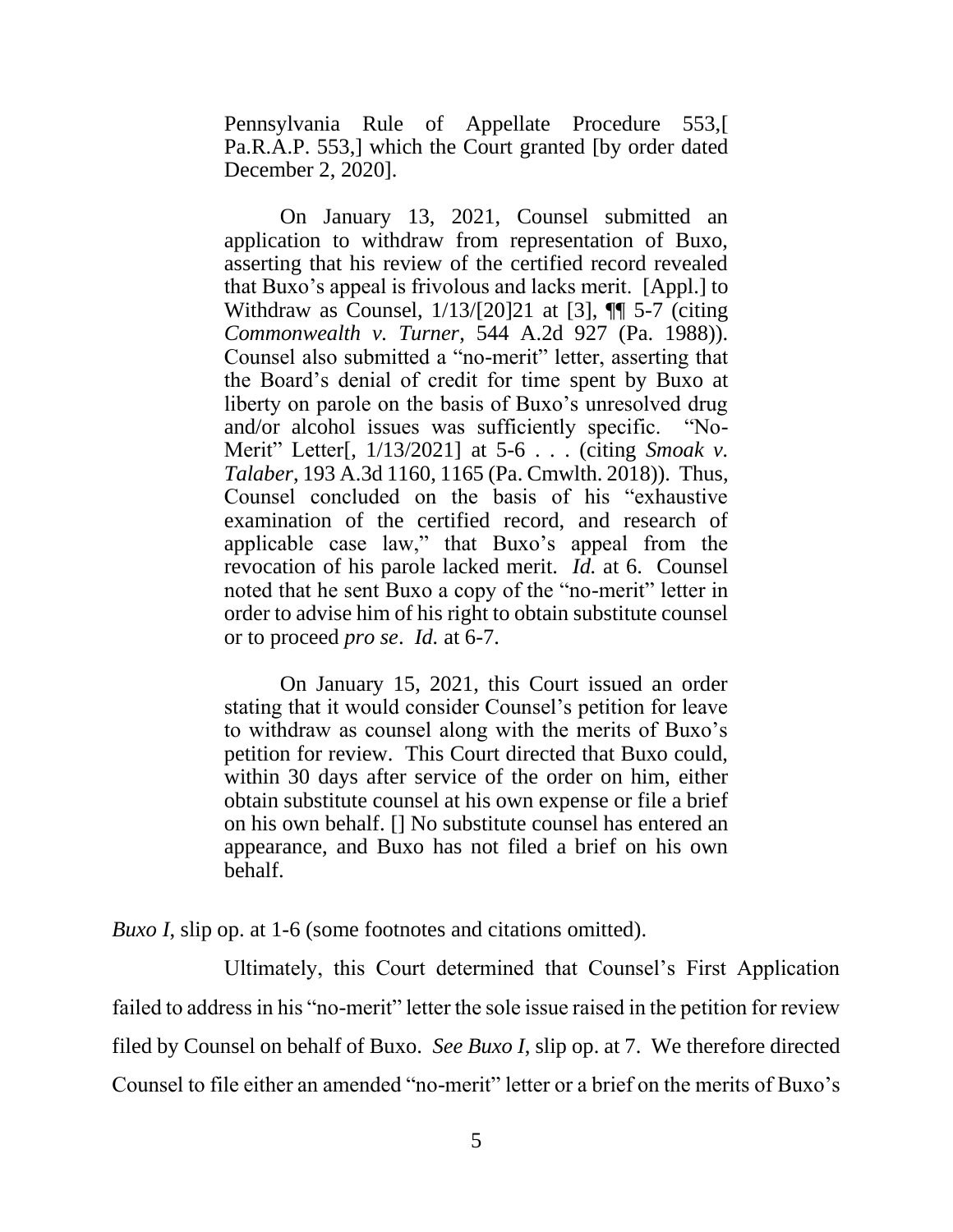petition for review within 30 days of the date of our decision and order. Counsel filed his Second Application on November 19, 2021, with a new "no-merit" letter, which is now before the Court. Therein, Counsel asserts that Buxo's argument of Board error for failing to assign credit for time served exclusively on its warrant is without merit. Amended "No Merit" Letter at 1. Counsel also asserts that Buxo's arguments that the Board incorrectly recalculated his maximum sentence date are also without merit. *Id.* at 6-7.

As previously noted,

[c]ounsel seeking to withdraw on the basis that petitioner's claim lacks merit must, after "zealously" reviewing the case, submit a "no-merit" letter detailing: (i) the nature and extent of the counsel's diligent review; (ii) each issue the petitioner wished to raise; and (iii) counsel's explanation as to why those issues are meritless. *Zerby v. Shanon*, 964 A.2d 956, 959-60 (Pa. Cmwlth. 2009) (citing *Turner*, 544 A.2d 927). "[C]ounsel must fully comply with the procedures outlined in *Turner* to ensure that each of the petitioner's claims has been considered and that counsel has a substantive reason for concluding that those claims are meritless." *Hont v. Pa. Bd. of Prob. & Parole*, 680 A.2d 47, 48 (Pa. Cmwlth. 1996); *see also Hughes v. Pa. Bd. of Prob. & Parole*, 977 A.2d 19, 25 (Pa. Cmwlth. 2009) (stating that "a ["]no-merit["] letter must substantively address each of the petitioner's arguments, rather than baldly stating that the claims are without merit"). Counsel must also send the petitioner: (i) a copy of the "no-merit" letter; (ii) a copy of counsel's petition to withdraw; and (iii) a statement advising petitioner of the right to proceed *pro se* or by new counsel. *Zerby*, 964 A.2d at 960. Once counsel has complied with the requirements, the court will "make an independent evaluation of the proceedings before the [B]oard to determine whether [petitioner's] appeal is meritless." *Wesley v. Pa. Bd. of Prob. & Parole*, 614 A.2d 355, 356 (Pa. Cmwlth. 1992) (quoting *Frankhouser v. Pa.*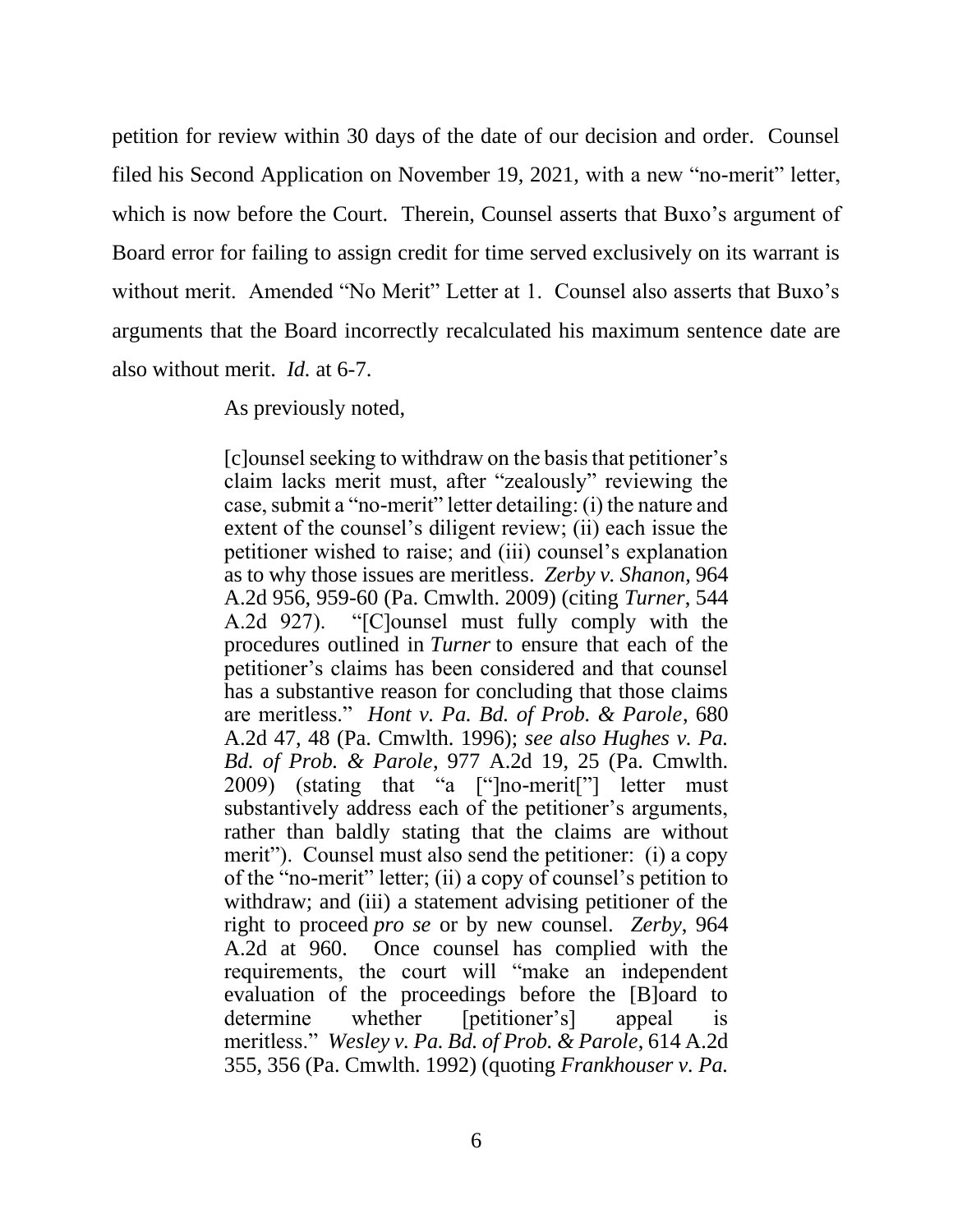#### *Bd. of Prob. & Parole*, 598 A.2d 607, 608-09 (Pa. Cmwlth. 1991)).

*Buxo I*, slip op. at 6-7.

In this matter, Counsel has satisfied his duties under *Zerby*. Attached to Counsel's Second Application is a letter Counsel wrote to this Court and Buxo indicating Counsel's intention to file an application to withdraw. *See* Amended "No-Merit" Letter dated Nov. 19, 2021 (Amended No-Merit Letter) at 8. The Amended No-Merit Letter notifies Buxo of his right to retain substitute counsel and to raise any other points deemed worthy of merit.<sup>7</sup> *Id.* at 8. The docket contains a certificate of service indicating that the Second Application and the Amended No-Merit Letter were served on Buxo.<sup>8</sup> Furthermore, the Amended No-Merit Letter sets forth the nature and extent of Counsel's review of the case and reflects that he has reviewed the record and applied the facts to the applicable law. *See generally* Amended No-Merit Letter. Counsel addresses issues raised in both Buxo's administrative appeal to the Board and in the petition for review filed by Counsel on behalf of Buxo. *See id.* at 5-8. Specifically, Counsel first addresses whether the Board gave Buxo credit for time spent exclusively on its warrant, as raised in the petition for review, and second, Counsel addresses the issues Buxo raised in his administrative appeal, i.e., whether the Board erred in its recalculation of his maximum sentence date and whether he was entitled to additional backtime credit. *See* Amended No-Merit Letter at 5-8; *see also* C.R. at 84 & 111. The Amended No-Merit Letter also explains why Buxo's contentions on appeal are without merit. *See* Amended No-Merit Letter at

<sup>7</sup> Buxo did not obtain substitute counsel or file a brief on his own behalf.

<sup>8</sup> On November 19, 2021, Counsel submitted to this Court a certificate of service certifying that he sent a copy of the application to withdraw and the "no-merit" letter to Buxo by "First-Class Mail." *See* Certificate of Serv., filed Nov. 19, 2021.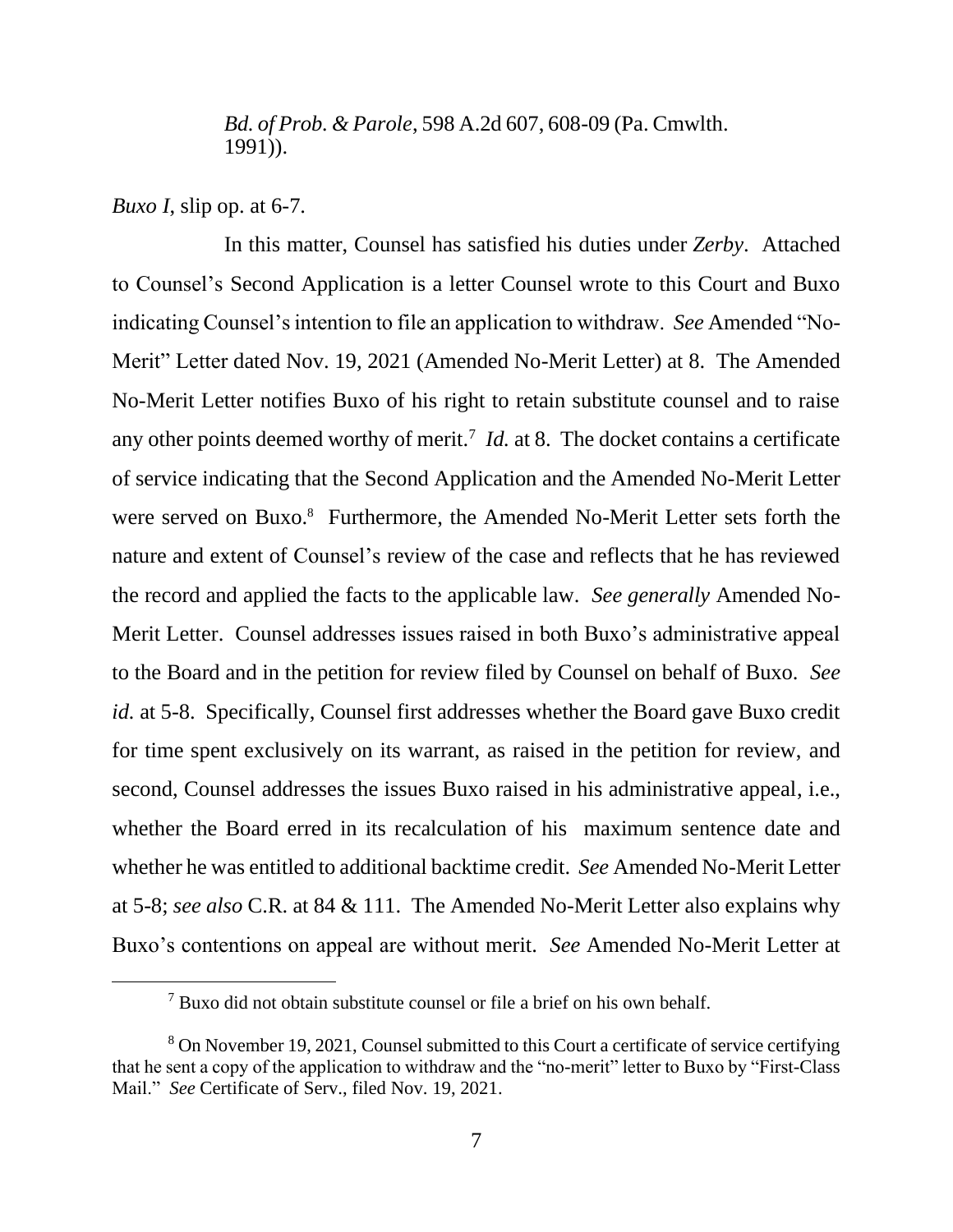5-8. As Counsel has satisfied his duties pursuant to *Zerby*, we turn to our independent review of Buxo's claims.<sup>9</sup>

Counsel explains that Buxo was paroled on March 13, 2017, with a maximum sentence date of September 28, 2020, which left 1,295 days on his sentence at the time of parole. *See* Amended No-Merit Letter at 6-7. Buxo was then arrested on December 3, 2017, the Board issued a detainer the same day, and Buxo was ultimately sentenced on the new Montgomery County charges on June 13, 2019. *See id*. at 6. The Board gave Buxo backtime credit for the entire period he was detained on the Board's warrant, i.e., from December 3, 2017, through June 13, 2019, which totaled 557 days. *See id*. Subtracting 557 days of backtime credit from the 1,295 days left on Buxo's original sentence left 738 days remaining on his original sentence. *See id*. at 6-7. Adding 738 days to June 13, 2019, the day Buxo was sentenced to SIP and, therefore, the day he became available to begin serving the backtime on his original sentence, results in Buxo's maximum sentence date being recalculated as June 20, 2021. *See id*. at 7; *see also* C.R. at 109 & 111. Counsel thus asserts that the Board's backtime credit calculations are correct, and, therefore, that Buxo's maximum sentence date was properly recalculated to reflect all the time Buxo spent on the Board's warrant. *See* Amended No-Merit Letter at 7.

We agree with Counsel's assessment that Buxo's claims that the Board erred by failing to award him credit against his original sentence for all time served exclusively to its warrant, and that his recalculated maximum sentence date was incorrectly calculated, are without merit. Buxo was arrested on December 3, 2017,

<sup>&</sup>lt;sup>9</sup> Our scope of review is limited to determining whether constitutional rights were violated, whether an error of law was committed, or whether necessary findings of fact are supported by substantial evidence. *McCloud v. Pennsylvania Board of Probation and Parole*, 834 A.2d 1210, 1212 n.6 (Pa. Cmwlth. 2003).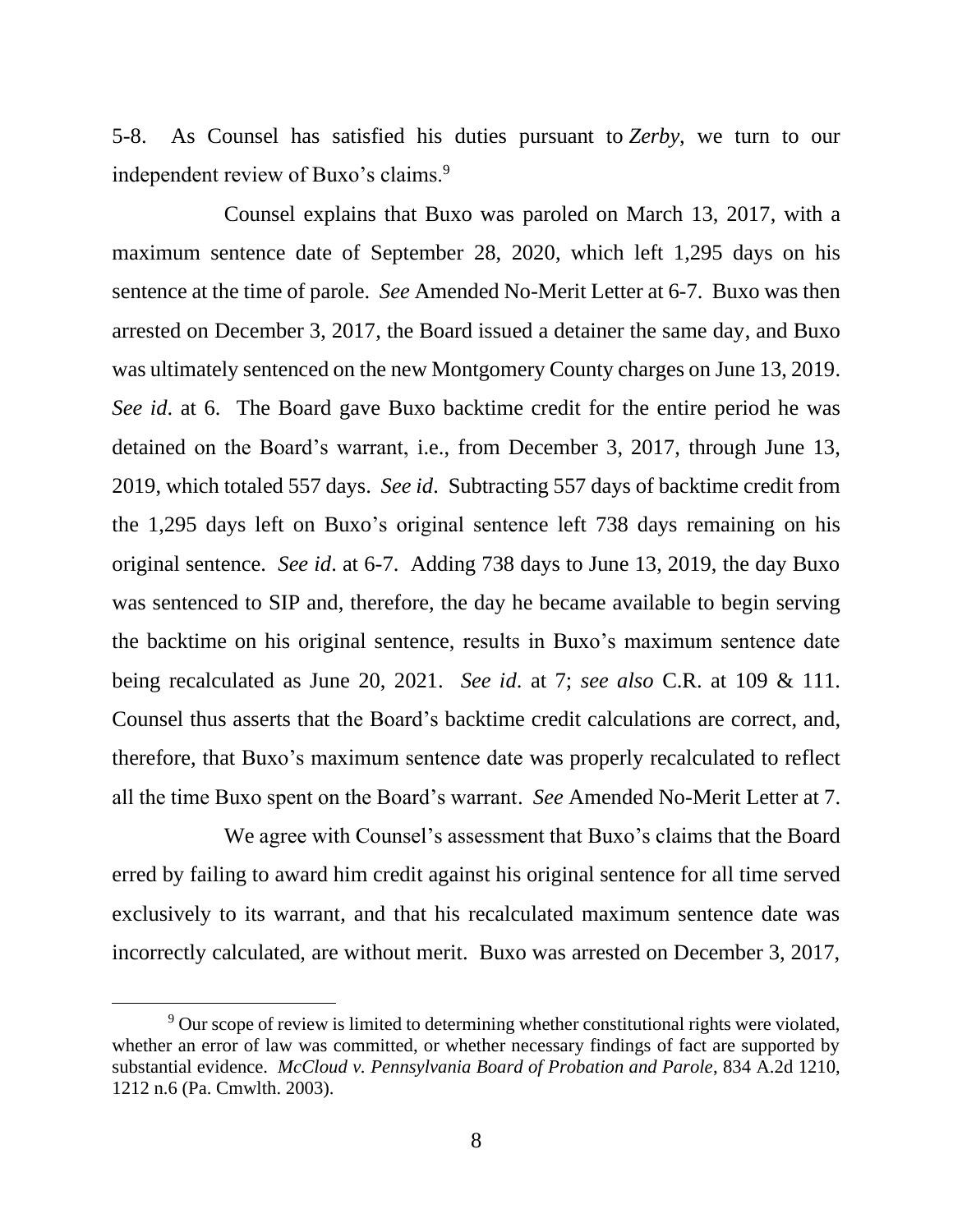and the Board issued a warrant the same day. C.R. at 13-20. Buxo was afforded unsecured bail on December 13, 2017, but remained detained on the Board's warrant up to and through his sentencing. C.R. at 63, 79, 111. Buxo pled guilty in Montgomery County on March 23, 2018, and the Board thereafter revoked his parole and recommitted him as a convicted parole violator to serve 24 months of backtime, when available, pending his sentencing. C.R. at 27, 42-43, 64, 51, 57-58, 61. On June 13, 2019, Buxo was sentenced in Montgomery County to SIP, after which the Board reaffirmed its decision to recommit Buxo as a convicted parole violator and determined that Buxo was entitled to presentence credit on his original sentence for all the time he spent incarcerated prior to sentencing due to imposition of the SIP sentence. C.R. at 64, 78, 82-83, 114. As Counsel stated, the Board awarded Buxo presentence credit for the entire period of time he was detained between December 3, 2017, and June 13, 2019. *See* Amended No-Merit Letter at 6-7; *see also* C.R. at 114. Thus, because Buxo received credit on his original sentence for every single day he spent incarcerated on the Board's warrant, his claim that he did not get credit for "all" the time he served on the Board's warrant is unquestionably meritless. *See Gaito v. Pennsylvania Board of Probation and Parole*, 412 A.2d 568, 571 (Pa. 1980) (holding that if a parolee has met bail on the new charges, but remains in custody solely on the Board's detainer, then the time the parolee spends in custody "shall be credited against [the] original sentence"). $^{10}$ 

To the extent there is any question as to why Buxo received credit for the period of December 3, 2017, when he was arrested on the new charges, to December 13, 2017, when he made bail on the new charges, and thus when he was detained on both the Board's warrant and the new charges, we note that "[i]f an

<sup>&</sup>lt;sup>10</sup> We note that *Gaito* would be applicable to the time period of December 13, 2017, to June 13, 2019.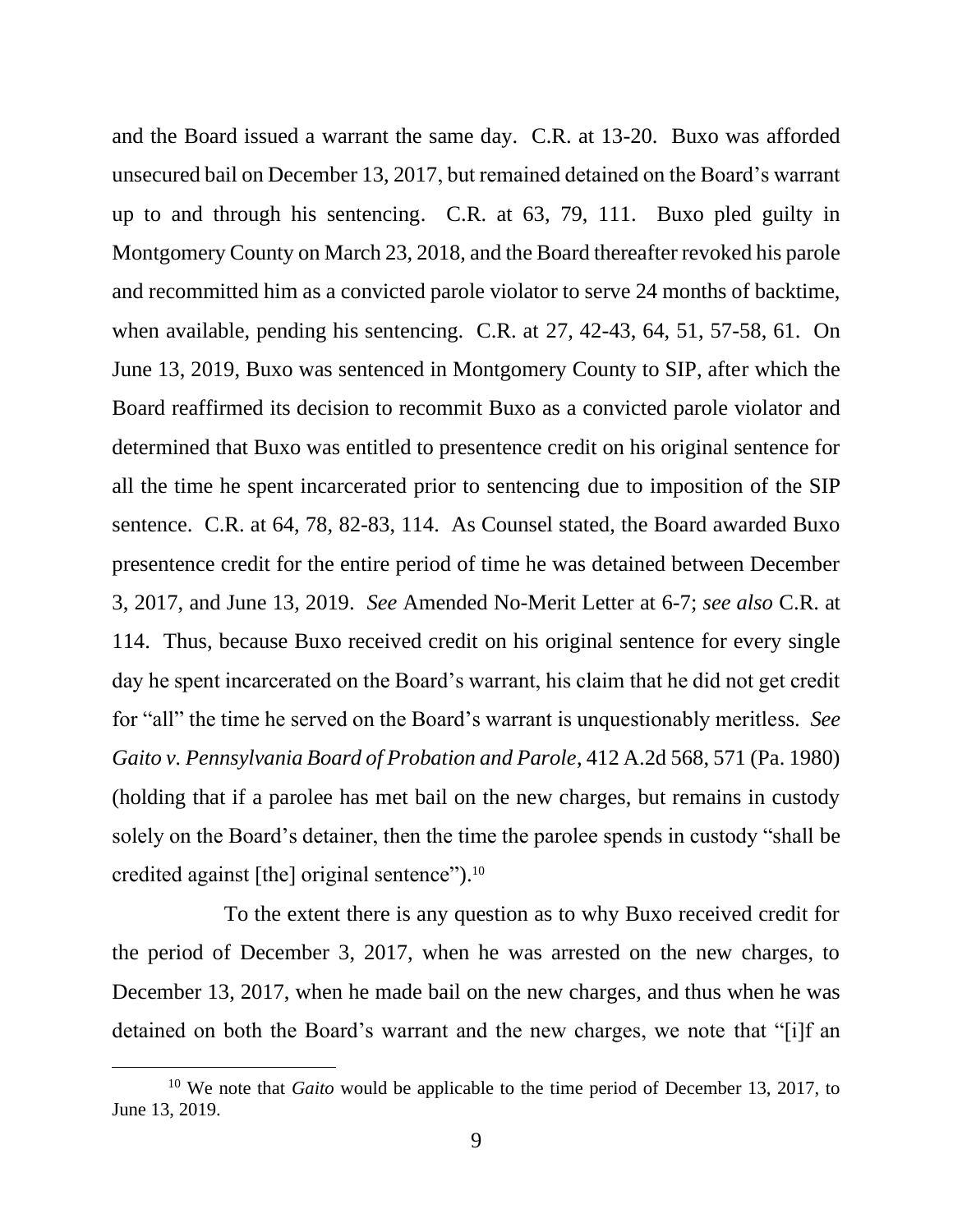eligible offender is sentenced to the SIP program, he or she is not entitled to credit for time served during pre[]sentence detention on the criminal charges resulting in admission to the SIP program." *Williams v. Pa. Bd. of Prob. & Parole*, 68 A.3d 386, 388 (Pa. Cmwlth. 2013) (citing Section 4105(b) of the Prisons and Parole Code, 61 Pa.C.S. § 4105(b) (prior to Act 115 of 2019's amendments thereto)). Therefore, Buxo was not entitled to any presentence confinement credit towards his new sentence of SIP for the period of December 3, 2017, through December 13, 2017; accordingly, the Board applied it to his original sentence. We thus agree with Counsel's assessment that the Board properly credited Buxo with all presentence confinement time to which he was entitled, and that the Board did not err in its recalculation of Buxo's maximum date, as explained above.

Accordingly, for the foregoing reasons, we grant Counsel's application to withdraw as counsel and affirm the Board's October 30, 2020 decision.

> \_\_\_\_\_\_\_\_\_\_\_\_\_\_\_\_\_\_\_\_\_\_\_\_\_\_\_\_\_\_\_\_\_\_ CHRISTINE FIZZANO CANNON, Judge